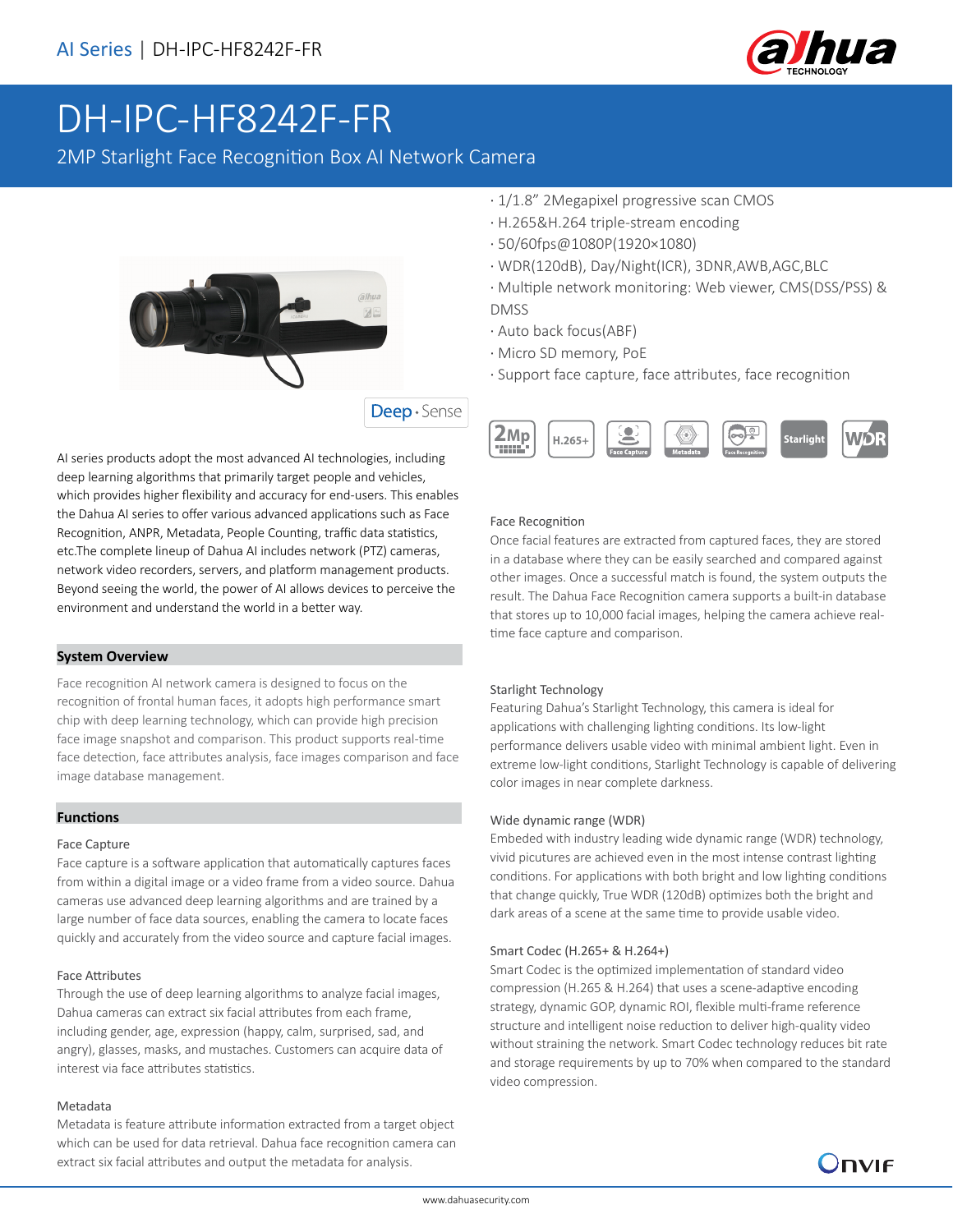# AI Series | DH-IPC-HF8242F-FR

## **Technical Specification**

# Camera

| Image Sensor                | 1/1.8" 2Megapixel progressive scan CMOS                                                                                                        |
|-----------------------------|------------------------------------------------------------------------------------------------------------------------------------------------|
| <b>Effective Pixels</b>     | 1920(H)x1080(V)                                                                                                                                |
| RAM/ROM                     | 2048MB/4096MB                                                                                                                                  |
| <b>Scanning System</b>      | Progressive                                                                                                                                    |
| Electronic Shutter Speed    | Auto/Manual, 1/3~1/100000s                                                                                                                     |
| Minimum Illumination        | 0.001Lux/F1.2(Color,1/3s,30IRE)<br>0.01Lux/F1.2(Color,1/30s,30IRE)<br>0.0005Lux/F1.2(B/W,1/3s,30IRE)<br>0.005Lux/F1.2(B/W,1/30s,30IRE)         |
| S/N Ratio                   | More than 50dB                                                                                                                                 |
| <b>IR Distance</b>          | N/A                                                                                                                                            |
| IR On/Off Control           | N/A                                                                                                                                            |
| <b>IR LEDS</b>              | N/A                                                                                                                                            |
| Lens                        |                                                                                                                                                |
| Lens Type                   | N/A                                                                                                                                            |
| Mount Type                  | C/CS                                                                                                                                           |
| <b>Focal Length</b>         | N/A                                                                                                                                            |
| Max. Aperture               | N/A                                                                                                                                            |
| Angle of View               | N/A                                                                                                                                            |
| Optical Zoom                | N/A                                                                                                                                            |
| <b>Focus Control</b>        | N/A                                                                                                                                            |
| <b>Close Focus Distance</b> | N/A                                                                                                                                            |
| Pan/Tilt/Rotation           |                                                                                                                                                |
| Pan/Tilt/Rotation Range     | N/A                                                                                                                                            |
| Artificial Intelligence     |                                                                                                                                                |
| Face Capture                | Support face image capture                                                                                                                     |
| <b>Face Attributes</b>      | Support 6 kinds of face attributes extraction: Age,<br>Gender, Expression(Jolly, Calm, Surprise, Sad, Rage),<br>Glasses, Mouth Mask, Moustache |
| <b>Face Recognition</b>     | Support face images matching, support up to 10000<br>face images and 5 image libraries management;                                             |
| General Intelligence        |                                                                                                                                                |
| <b>Event Trigger</b>        | Motion detection, Video tampering, Scene<br>changing, Network disconnection, IP address<br>conflict, Illegal Access, Storage anomaly           |
| General Intelligence        | Tripwire, Intrusion, Object Abandoned/Missing,<br>People Counting, Heat Map                                                                    |
| Video                       |                                                                                                                                                |
| Compression                 | H.265/H.264/H.264B/H.264H/MJPEG(Sub Stream)                                                                                                    |
| <b>Smart Codec</b>          | Support H.265+/H.264+                                                                                                                          |
| <b>Streaming Capability</b> | 3 Streams                                                                                                                                      |
| Resolution                  | 1080P(1920×1080)/ 1.3M(1280x960)/<br>720P(1280x720)/D1(704x576/704x480)/<br>VGA(640x480)                                                       |
|                             | Main Stream: 1080P(1~50/60fps)                                                                                                                 |
| <b>Frame Rate</b>           | Sub Stream: D1 $(1 \approx 50/60$ fps)                                                                                                         |
|                             |                                                                                                                                                |

| <b>Bit Rate Control</b>                 | CBR/VBR                                                                                                                                             |
|-----------------------------------------|-----------------------------------------------------------------------------------------------------------------------------------------------------|
| <b>Bit Rate</b>                         | H.264: 24~ 10240Kbps<br>H.265: 14~ 6144Kbps                                                                                                         |
| Day/Night                               | Auto(ICR) / Color / B/W                                                                                                                             |
| <b>BLC Mode</b>                         | BLC / HLC / WDR(120dB)/ SSA                                                                                                                         |
| White Balance                           | Auto/Natural/Street Lamp/Outdoor/Manual                                                                                                             |
| Gain Control                            | Auto/Manual                                                                                                                                         |
| Noise Reduction                         | 3D DNR                                                                                                                                              |
| <b>Motion Detection</b>                 | Off / On (4 Zone, Rectangle)                                                                                                                        |
| Region of Interest                      | Off / On (4 Zone)                                                                                                                                   |
| Electronic Image Stabilization<br>(EIS) | Support                                                                                                                                             |
| Smart IR                                | N/A                                                                                                                                                 |
| Defog                                   | Support                                                                                                                                             |
| Digital Zoom                            | 16x                                                                                                                                                 |
| Flip                                    | 0°/90°/180°/270°                                                                                                                                    |
| Mirror                                  | Off/On                                                                                                                                              |
| <b>Privacy Masking</b>                  | Off / On (4 Area, Rectangle)                                                                                                                        |
| Audio                                   |                                                                                                                                                     |
| Compression                             | G.711a/ G.711Mu/ AAC/ G.726                                                                                                                         |
| Network                                 |                                                                                                                                                     |
| Ethernet                                | RJ-45 (100/1000Base-T)                                                                                                                              |
| Protocol                                | HTTP;HTTPs;TCP;ARP;RTSP;RTP;UDP;RTCP;SMTP;<br>FTP;DHCP;DNS;DDNS;PPPOE;IPv4/v6;QoS;UPnP;<br>NTP;Bonjour;IEEE 802.1x;Multicast;ICMP;IGMP;S<br>NMP;TLS |
| Interoperability                        | ONVIF Profile S&G, API                                                                                                                              |
| <b>Streaming Method</b>                 | Unicast / Multicast                                                                                                                                 |
| Max. User Access                        | 10 Users/20 Users                                                                                                                                   |
| <b>Edge Storage</b>                     | <b>NAS</b><br>Local PC for instant recording<br>Mirco SD card 128GB                                                                                 |
| <b>Web Viewer</b>                       | IE, Chrome, Firefox, Safari                                                                                                                         |
| Management Software                     | Smart PSS, DSS, DMSS                                                                                                                                |
| Smart Phone                             | IOS, Android                                                                                                                                        |
| Certifications                          |                                                                                                                                                     |
| Certifications                          | CE (EN 60950:2000)<br>UL:UL60950-1<br>FCC: FCC Part 15 Subpart B                                                                                    |
|                                         |                                                                                                                                                     |